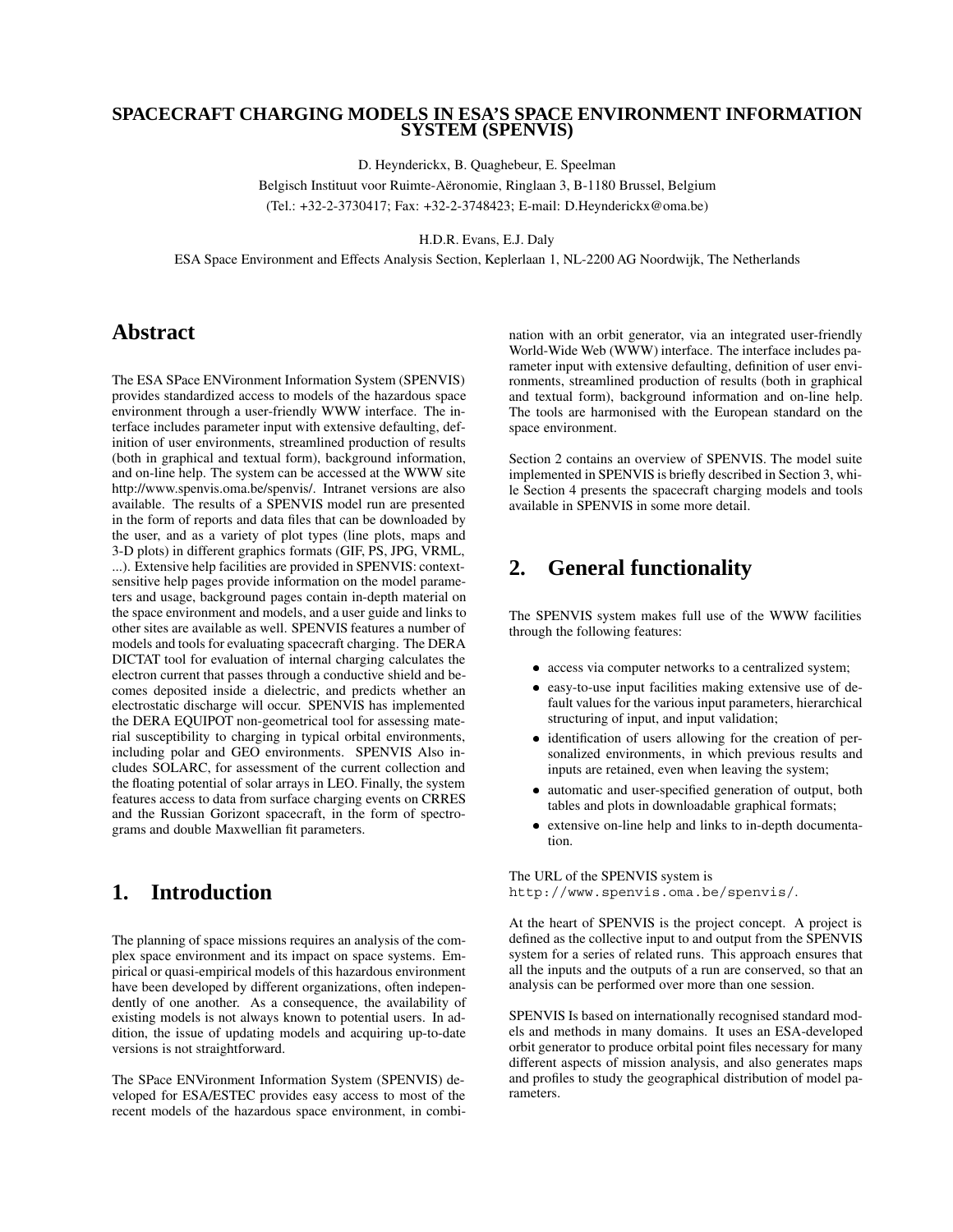Extensive help facilities are provided in SPENVIS: context-sensitive help pages provide information on the model parameters and usage, background pages contain in-depth material on the space environment and models, and a user guide and links to other sites are available as well. The help pages are crossreferenced for fast navigation, which is further enhanced by a search engine.

# **3. SPENVIS Models**

Most of the models implemented in SPENVIS require as input a set of points on a spacecraft trajectory or a user-defined set of geographic points. These sets of points are produced by two tools: the orbit generator and the coordinate grid generator. When running the orbit or grid generator, all outputs previously obtained with models that use the respective coordinate tool, are deleted. This is to ensure consistency between results, and to avoid errors in the plotting routines that produce the graphical output. The input parameters for the models are not deleted, so that they can be run again in the same way. The models in SPENVIS have been organised in packages, which are briefly described in the sections below. The spacecraft charging models are treated in more detail.

## **3.1. Radiation analysis**

The radiation tools include:

- radiation belt models: the NASA models AP-8 and AE-8 (Vette, 1991), the AFRL models CRRESPRO (Meffert and Gussenhoven, 1994) and CRRESELE (Brautigam and Bell, 1995), and models developed recently in the framework of ESA TRP contacts (Lemaire et al., 1998) with data sets including SAMPEX/PET (Heynderickx et al., 1999) and CRRES/MEA (Vampola et al., 1992), and a model of the low-altitude trapped proton anisotropy (Kruglanski, 1996).
- solar proton models: JPL-91 (Feynman et al., 1993), JPL-85 (Feynman and Gabriel, 1990), King (1974);
- CREME (Adams, 1986) for cosmic rays.

The conversion of geographic to magnetic coordinates is done internally without interference from the user, ensuring consistency in the application of field models, often a source of confusion and error.

SPENVIS Contains the SHIELDOSE and SHIELDOSE-2 codes (Seltzer, 1980) for total dose assessment and EQFRUX (Tada et al., 1982) for solar cell damage-equivalent fluences (1 MeV electron equivalent). These tools have been augmented by a code for computing the Non-Ionizing Energy Loss (NIEL) or non-ionizing dose (Dale et al., 1993).

In conjunction with CREME and the trapped and solar proton models, the user can compute single event upset rates from cosmic and solar ions and trapped and solar protons. In computing all these parameters, spacecraft or solar cell coverglass shielding is taken into account. A sectoring tool to calculate shielding distributions for simple spacecraft geometries is available.

### **3.2. Magnetic field**

The most commonly used internal and external magnetic field models have been implemented in SPENVIS. These models can be evaluated over a spacecraft trajectory or a coordinate grid. The output from the SPENVIS implementation of the models contains the  $(B, L)$  coordinates, the invariant coordinates  $(R, \Lambda)$ , magnetic longitude and latitude, the magnetic field vector components, and the location of the footpoints. In addition, field line traces are plotted, and three-dimensional plots of drift shells are available. The magnetic field models and related utilities have been implemented using the UNILIB subroutine library developed by BIRA/IASB (available at http://www.magnet.oma.be/home/unilib/).

#### **3.3. Atmosphere and ionosphere**

Several neutral atmosphere and ionosphere models are implemented in SPENVIS: MSISE-90 (Hedin, 1991), MET (Hickey, 1988), DTM 78 (Barlier et al., 1979), HWM 93 (Hedin et al., 1991), IRI-90 (Bilitza, 1990). These models can be evaluated over a grid of points to produce world maps of densities or temperatures, over a coordinate range to produce density profiles, or over a range of one of the model parameters for one geographic point. In addition, number densities can be calculated along a spacecraft trajectory, and particle fluxes and fluences on an oriented surface can be determined.

### **3.4. Meteoroids and debris**

The Grün (1985) meteoroid model and the NASA90 (Kessler et al., 1989) debris model are implemented, while the implementation of the NASA96 (Kessler et al., 1996) debris model is in progress, as well as of particle/wall penetration models for damage risk analysis.

#### **3.5. Data base interface**

SPENVIS features survey plots of satellite databases, in combination with geomagnetic indices and related parameters. Data from Meteosat, GOES, SAMPEX, UARS, AZUR, CRRES, and ISEE have been implemented, as well as radiation environment data from the REM instruments on MIR and STRV.

### **3.6. Integration with a standard on the space environment**

The European Cooperation on Space Standards (ECSS) is a system of harmonised standards for the management and engineering of space projects. One of the standards is on Space Environment. SPENVIS Has allowed this standard to be made "active" so that it links to SPENVIS utilities when an engineer wishes to make use of a model or method referred to in the standard, and sits alongside the models so that the engineer can consult the standard in an efficient way for information. As further standards are prepared by ECSS in the areas of radiation effects and spacecraft charging, these will be similarly integrated.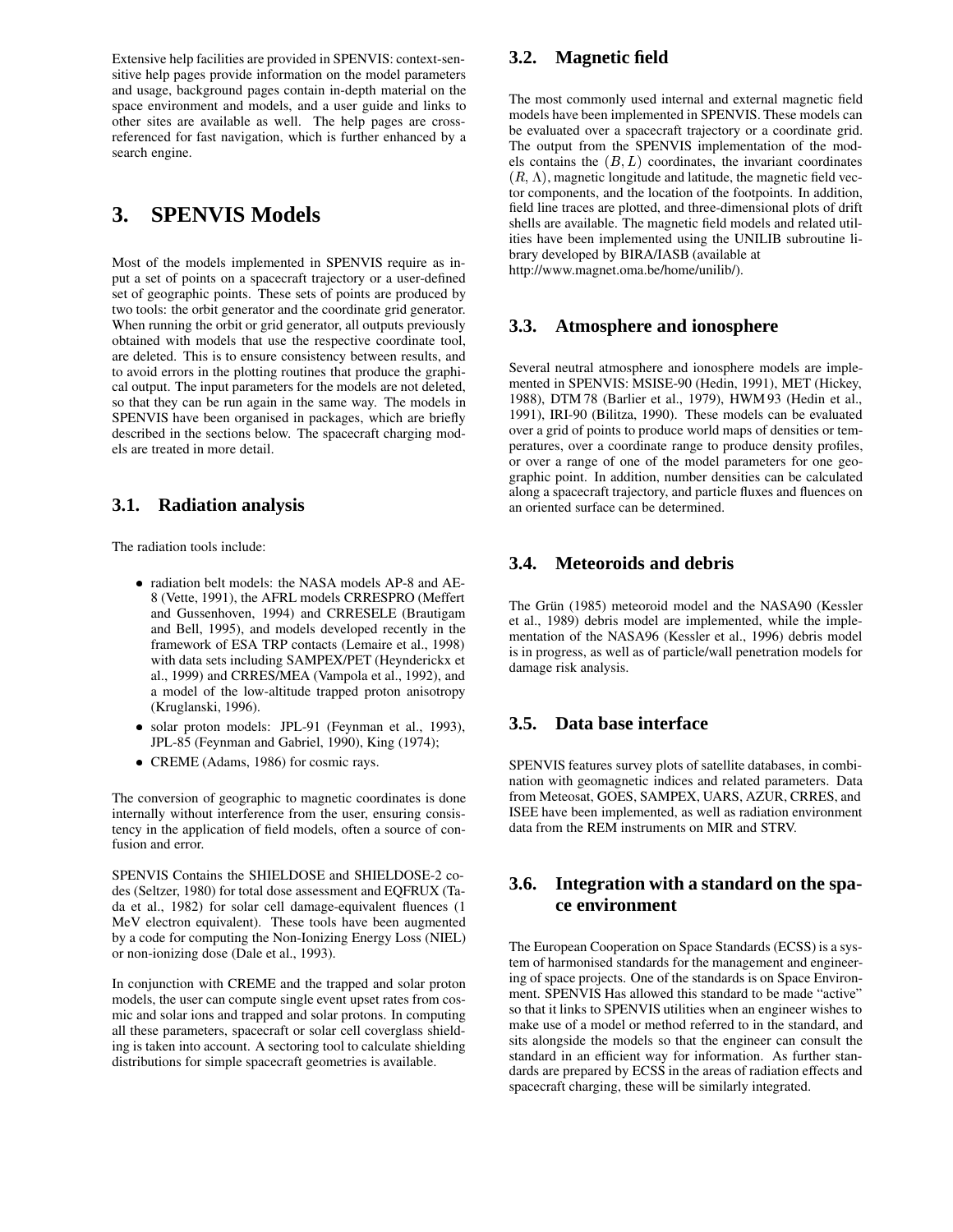

Figure 1. *DICTAT planar and cylindrical geometries*

# **4. Spacecraft charging**

#### **4.1. Internal charging**

There has long been a lack of a tool for engineering level evaluation of the internal charging problem. This has recently been addressed by the development of the DICTAT tool (Rodgers, 1998) by DERA for ESA. Not only is there a lack of analysis tools but also of a method for specifying the hazard, which is addressed by DICTAT. DICTAT calculates the electron current, from an integrated electron environment model, that passes through a conductive shield and becomes deposited inside a dielectric. Planar and cylindrical geometries can be defined (see Fig. 1), and all relevant material properties can be specified by the user. From the deposited charge, the maximum electric field within the dielectric is found. This field is compared with the breakdown field for that dielectric to see if the material is at risk of an electrostatic discharge. The breakdown field can be a field deduced from beam irradiations, also with the help of the tool.

#### **4.2. Surface charging**

While the standard tool for spacecraft charging assessment is the 3-D NASCAP code, SPENVIS has implemented the DERA



Figure 2. *EQUIPOT worst case (Mullen and Gussenhoven, 1982) electron spectrum*

EQUIPOT non-geometrical tool (Wrenn and Simms, 1990) for assessing material susceptibility to charging in typical orbital environments, including polar and GEO environments. While it does not treat geometry explicitly, it does model the charg-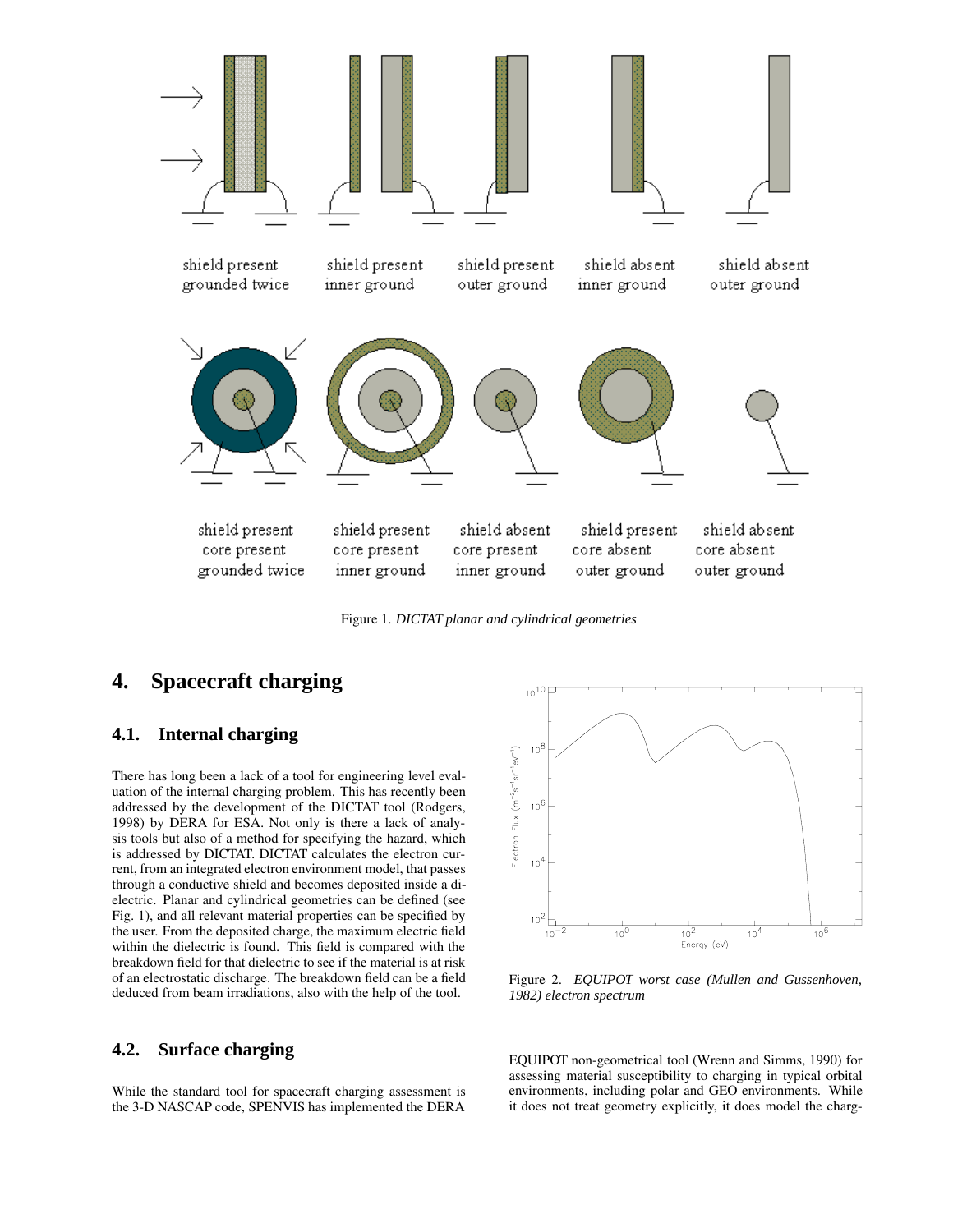

Figure 3. *EQUIPOT electron yield functions for Al*



Figure 5. *SOLARC Solar array V/I characteristics*



Figure 6. *SOLARC Solar array erosion rates*



Figure 4. *SOLARC Solar array/structure grounding configuration*

ing behaviour of a patch-on-a-sphere model which is useful for investigating differential charging.

The ambient electron and ion environment can be fully specified by the user, or default environment specifications can be selected [e.g., Fig. 2 shows the high altitude worst case electron spectrum from Mullen and Gussenhoven (1982)]. All relevant material parameters for the sphere and patch can be defined by the user. The graphical output includes plots of the electron yield functions (see Fig. 3).

#### **4.3. Solar arrays**

SPENVIS Also includes SOLARC, for assessment of the current collection and the floating potential of solar arrays in LEO. The graphical output includes the solar array/structure grounding configuration, the solar array V/I characteristics and erosion rates (see Figs. 4, 5 and 6), and the ion and electron current collection models.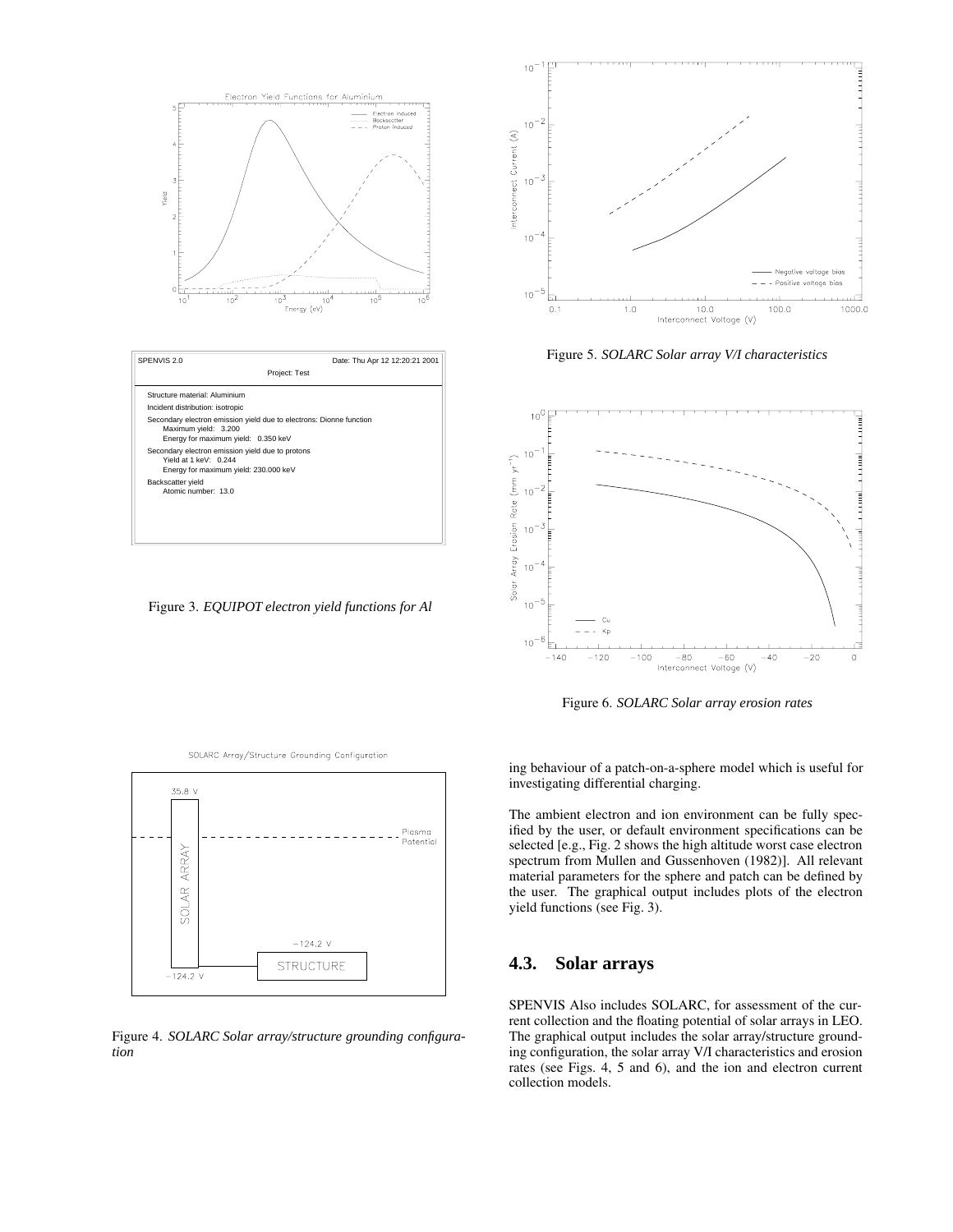

Figure 8. *Representation of the Gorizont/ADIPE electron charging event spectrum on 26 October 1992*